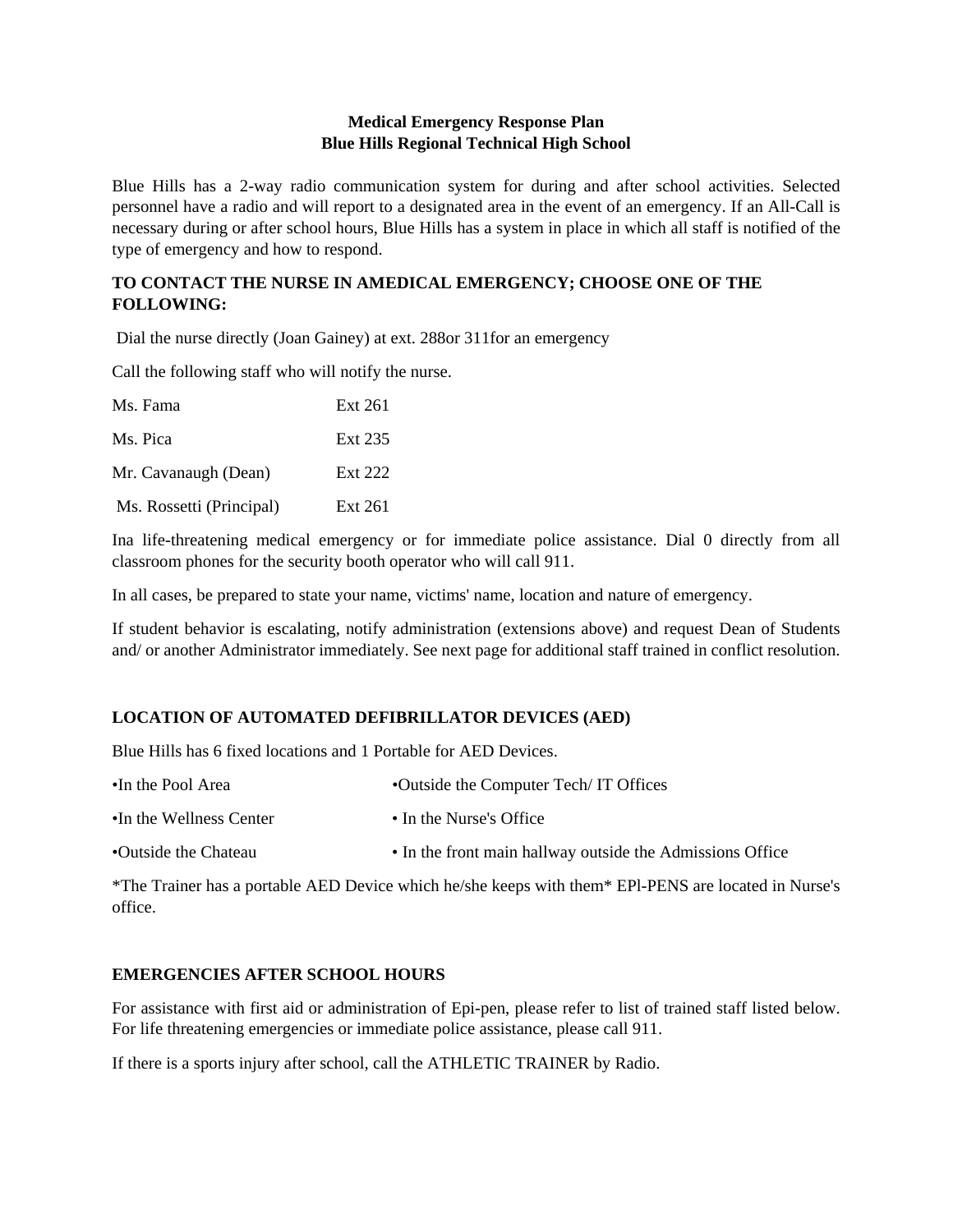### **EMERGENCIES DURING SCHOOL HOURS**

The following is a list of Blue Hills Staff willing to help out in an emergency and may be contacted by calling their extension directly or the main office (261) and having them paged:

| <b>CPR Trained</b>  | Ext          | <b>First Aid Trained</b> | Ext          |
|---------------------|--------------|--------------------------|--------------|
| Joan Gainey (Nurse) | 311          | Joan Gainey (Nurse)      | 311          |
| Jamie Arnstein      | Radio        | Jamie Arnstein           | Radio        |
| Ed Catabia          | 781-258-3988 | Ed Catabia               | 781-258-3988 |
| Tom Cavanaugh       | 222          | Tom Cavanaugh            | 222          |
| David Tapper        | 297          | David Tapper             | 297          |
| Jill Rossetti       | 261          | Jill Rossetti            | 261          |

### **EPI-PEN Trained**

| Joan Gainey (Nurse) | 311   |
|---------------------|-------|
| Jamie Arnstein      | Radio |
| Elaine Couto        | 295   |

### **Trained in Physical Restraint**

| James Fitzmaurice | 377   |
|-------------------|-------|
| Tom Cavanaugh     | 222   |
| Jamie Arnstein    | Radio |

### **Emergency Medical Services**

When necessary Emergency (fire, police, ambulance, & EMTs) Services will be called to the school. Emergency Services will be directed by authorized staff members to the place of the emergency. Each one of these authorized staff members has a radio for communication.

Estimated response times for police, fire and EMTs are 3 to 5 minutes

### **Post Emergency Support**

Should any of our staff or students at Blue Hills require any post-emergency support; the Director of Student Services and the school nurse will make available the appropriate names of professionals and/or experts which will provide necessary services.

| Director of Student Services | Angelo Dimitrio | Ext 215 |
|------------------------------|-----------------|---------|
| <b>School Nurse</b>          | Joan Gainey     | Ext 288 |